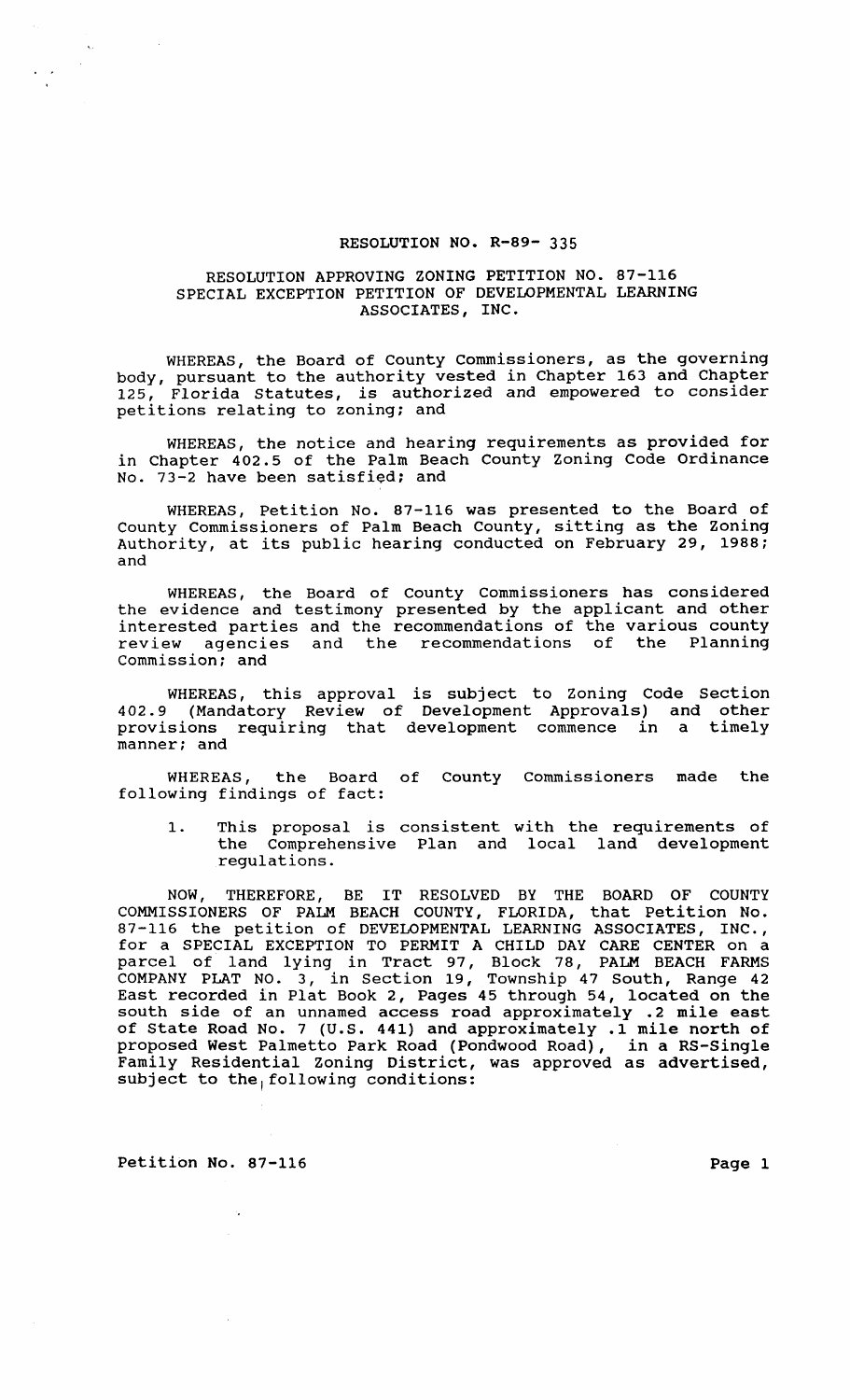- 1. Prior to site plan certification the site plan shall be amended to indicate the following.
	- a. One of three required alternative perimeter landscape strips.
	- b. Interior landscape island with a five (5) foot wide dimension exclusive of the concrete curb.
	- c. Adequate queuing at each entrance to control Adequate queding at tath thriance to control shall consist of signage and pavement markings showing the direction of traffic flow.
	- d. The location of preserved vegetation on site and specifications noting how these will be preserved.
- 2. The petitioner shall submit an Alternative Landscape Betterment Plan at the time of site Plan Review Committee submittal to allow some flexibility in the relocation of parking stalls which will allow for the preservation of more slash *pines.*
- 3. The petitioner shall verify the size of the proposed outdoor activity area *required* for 249 children (18,675 square feet) or reduce the enrollment accordingly.
- *4. since* sewer *service is* available at the site, septic tank shall not be approved for use on the property.
- 5. since public water service is available property, a well shall not be approved for potable water use on the property. the
- 6. The developer shall retain the stormwater runoff in accordance with all applicable agency requirements in effect at the time of the permit application. However, at a minimum, this development shall retain onsite three (3) inches of the stormwater runoff generated by a three (3) year-one (1) hour storm as *required* by the Permit Section, Land Development Division. The drainage system shall be maintained in an acceptable condition as approved by the County Engineer. In the bohardion as approved by the county ingineer. In the maintained as determined by the County Engineer, this matter will be referred to the Code Enforcement Board for enforcement.
- 7. The property owner shall fund the construction at the projects entrance road and State Road 7:
	- a) left turn lane, north approach;

Petition No. 87-116 Page 2

 $\mathcal{A}_\bullet$ 

 $\sim 100$ 

 $\sim$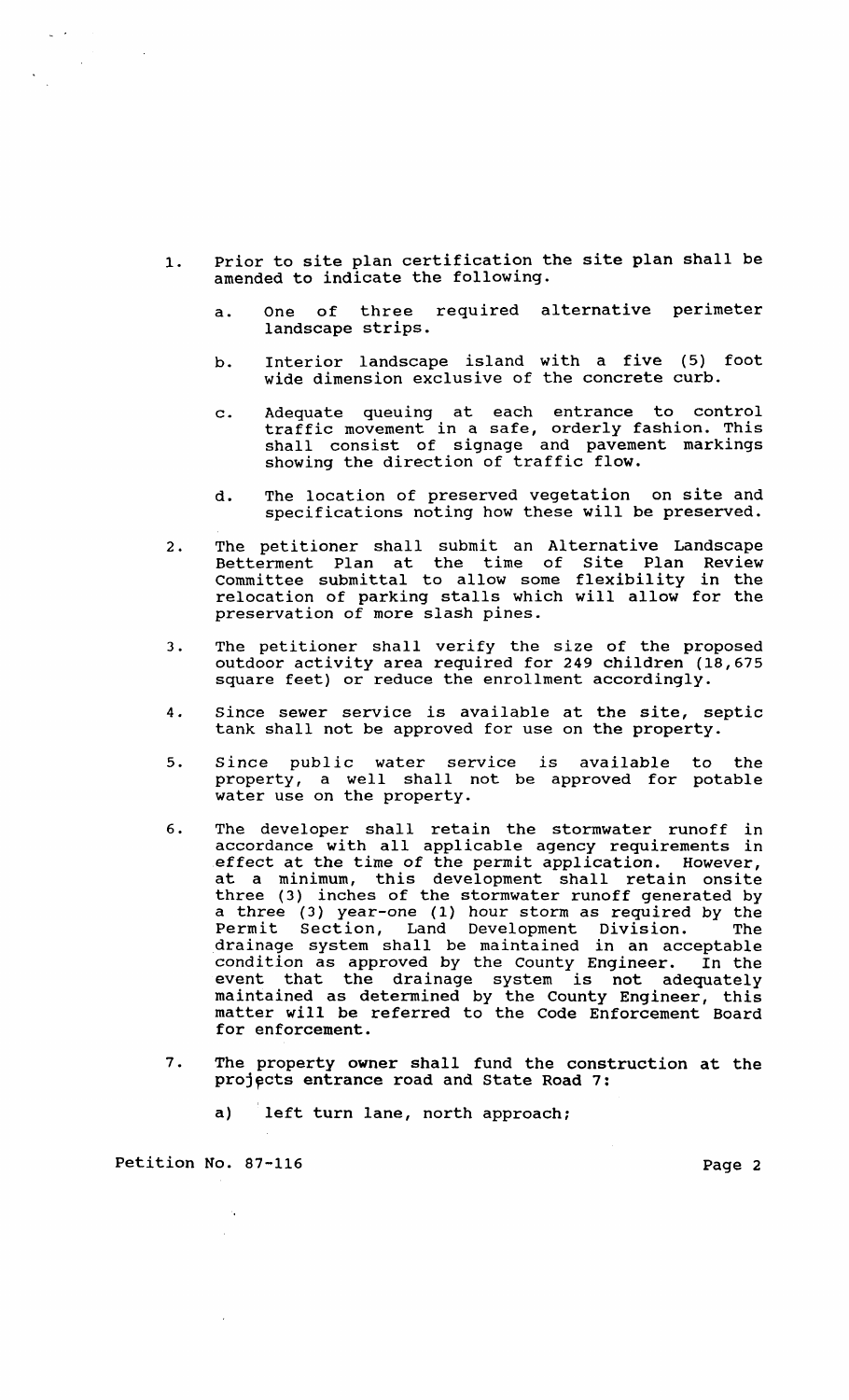- b) right turn lane, south approach;
- c) left turn lane, east approach;

 $\label{eq:2} \frac{1}{\sqrt{2}}\sum_{i=1}^N \frac{1}{2} \sum_{j=1}^N \frac{1}{2} \sum_{j=1}^N \frac{1}{2} \sum_{j=1}^N \frac{1}{2} \sum_{j=1}^N \frac{1}{2} \sum_{j=1}^N \frac{1}{2} \sum_{j=1}^N \frac{1}{2} \sum_{j=1}^N \frac{1}{2} \sum_{j=1}^N \frac{1}{2} \sum_{j=1}^N \frac{1}{2} \sum_{j=1}^N \frac{1}{2} \sum_{j=1}^N \frac{1}{2} \sum_{j=1}^N \frac$ 

d) paved access (minimum 2-10 standards) to the site foot travel including drainage lanes local street

Acceptable surety shall be posted prior to May 1, 1988 or prior to site plan certification, whichever shall first occur. surety shall include all construction costs and plan revisions for the funding of that construction at the project's entrance road and state Road 7, which shall be concurrent with the four laning.

8. In order to comply with the mandatory traffic performance standards the property owner shall be restricted to the following phasing schedule:

a} No building permits until construction contracts for the following roadways have been let:

- (1) state Road 7 from Glades Road to the Hillsboro Canal (less the bridge) as a minimum 4 lane divided section.
- (2) Glades Road from state Road 7 to Lyons Road as a minimum 4 lane divided section.
- 9. The hours of operation shall be limited from 6:30 A.M. to 6:30 P.M. Monday through Friday.
- 10. The property owner shall dedicate to the public the north twenty (20) feet of the subject property prior to site plan certification.
- 11. Prior to site plan certification, the property owner shall record a maintenance agreement for the thirty (30) foot access road which would require the property owner to provide maintenance for the road he will be constructing out to state Road 7.
- 12. If required by the County Engineer, concurrent with a paving and drainage permit, the property owner shall construct a left turn lane, north approach, at the project's entrance to the existing two-lane section of state Road 7.

Petition No. 87-116 Page 3

 $\mathcal{A}_\bullet$ 

 $\mathcal{L}$ 

 $\mathbf{I}$